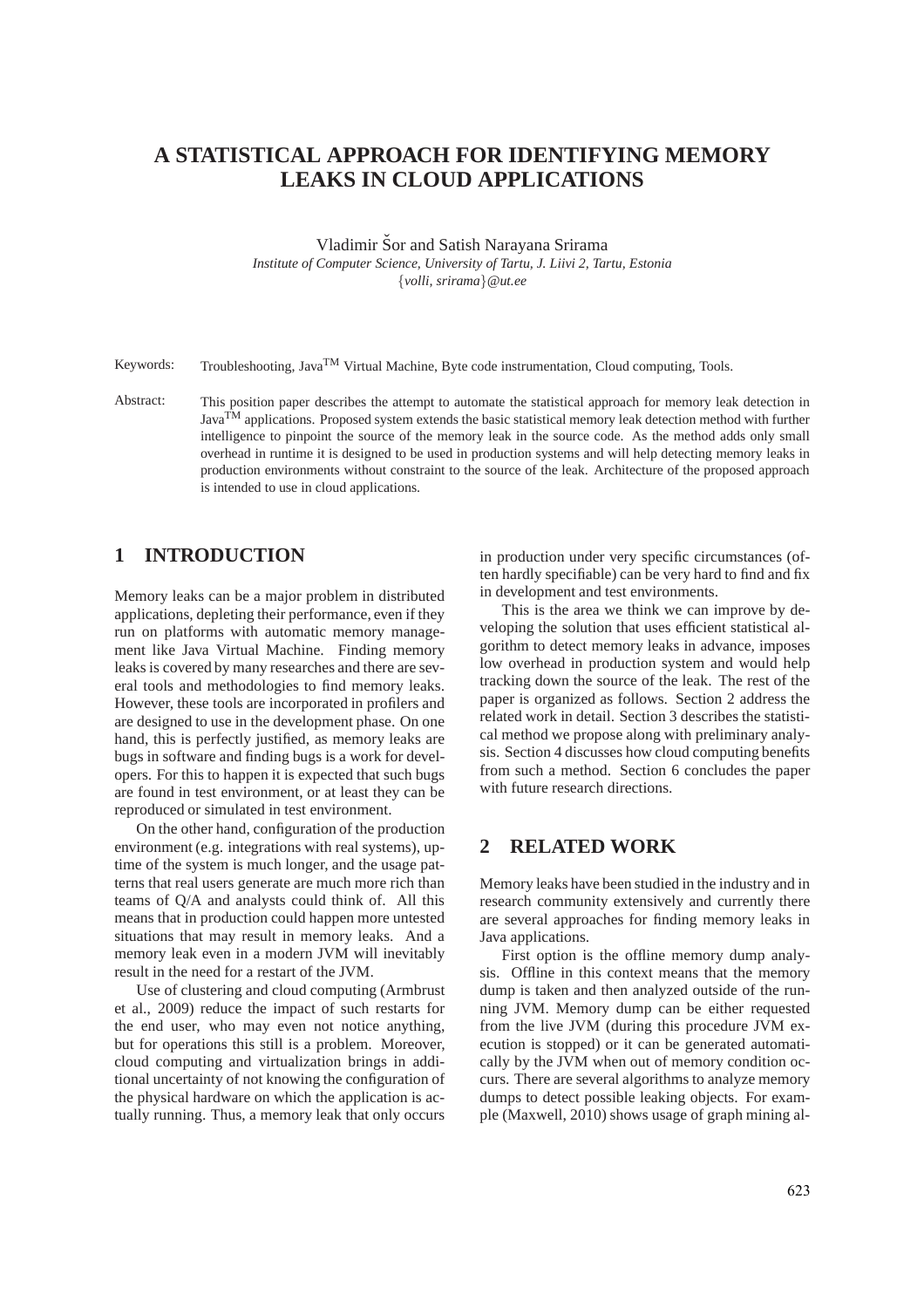gorithms for this purpose. Eclipse Memory Analyzer or *MAT* (The Eclipse Foundation, 2010) is an example of production quality heap dump analysis software which is freely available. However, such offline analysis has several problems: heap dumps can be expensive to acquire in production environment (because generating a dump file requires freezing the application) and heap dump files can be very big (up to several gigabytes, depending on the memory configuration). Because of the file size it can be hard to run analysis software on a regular development machine. Another drawback is the static nature of the memory dump – there is no information regarding the source of allocation of the objects, so finding the code responsible for memory leak is a separate task from just finding leaked objects.

Another approach is to monitor certain collection classes for unlimited growth. This approach relies on bytecode instrumentation and one possible solution is described in (Xu and Rountev, 2008). This technique is also used in several Application Performance Monitoring (*APM*) suites. For example, CA Wily Introscope® LeakHunter<sup>TM</sup> (CA Wily Introscope, 2010) and AppDynamics (AppDynamics, 2010). Both APM suites add some intelligence to ease finding the cause of the memory leak. Unfortunately there is no information about exact algorithms used in them. Also, mentioned APM suites are targeted to the Java Enterprise application and are not applicable for example for desktop GUI applications.

As alternative to direct bytecode instrumentation, aspect-oriented instrumentation may be used to find the metrics needed for memory leak detection. *Find-Leaks* tool is using AspectJ pointcuts for this purpose to analyze references between objects and find out leaking objects together with the sites of allocation (Chen and Chen, 2007). In that paper only GUI applications were used for testing.

Profilers are often used in development for finding memory leaks. Different profilers allow gathering different metrics that may help finding memory leaks. For example, profiler of the NetBeans IDE can obtain object age which can then be used by human operator to apply statistical method (Sedlacek, 2010). This data can be collected during object allocation profiling. Major disadvantage of the profilers is the need for qualified and experienced operator who can find the actual leaking code. Inexperienced developer, given the profiler, fact of the memory leak and reasonably big code base would be arguably successful in this process.

In addition to different instrumentation and byte code modification techniques there are several research projects applying different statistical methods for analyzing unnecessary references between objects: *Cork*, (Jump and McKinley, 2007) and stale objects: *SWAT*, (Chilimbi and Hauswirth, 2004). *Cork* implements statistical memory leak detection algorithm directly in the Virtual Machine by integrating the method in the garbage collector itself. Cork has achieved significantly small performance penalty – only 2% and good results in memory leak detection (Jump and McKinley, 2007). The only problem is that this project is implemented as a module in the Research Virtual Machine (*RVM*) Jikes (The Jikes RVM Project, 2010), which makes it usable mostly in the research community, as the industry is not very keen anticipating the research VM.

Biggest disadvantage of these methods is the need for qualified human operation to analyze gathered data to find real place in the source code responsible for the memory leak. We think that this manual decision and search process can also be automated.

## **3 STATISTICAL APPROACH TO MEMORY LEAK DETECTION**

Based on the review of related work we noted that there is still space for the automated end-to-end memory leak detection solution that would work on the HotSpot or OpenJDK Java Virtual Machines, would maximally assist the developer by pinpointing both allocation and reference points of leaking objects and would do that also in the distributed and cloud environments with little performance penalty so it could be usable in production systems. Similar idea about memory leak detection with statistical method is described in (Formanek and Sporar, 2006) as an example of application of dynamic Java byte code instrumentation. However, so far it hasn't been implemented end-to-end in any known profilers or scientific publications.

There are several challenges for implementation of this approach using standard tools:

- Gathering the data with low overhead during runtime. As the number of objects during application is huge (for example, specJVM 2008 benchmark, which we used to test performance impact, during its 2 hour run created 877 958 317 objects).
- Actually applying statistical method in real time to detect classes suspected to be leaking.
- Apply dynamic byte code instrumentation to find spots of allocation and most importantly referencing objects (as actually objects referencing leaking ones are sources of the leaks rather than those instantiating leaking objects).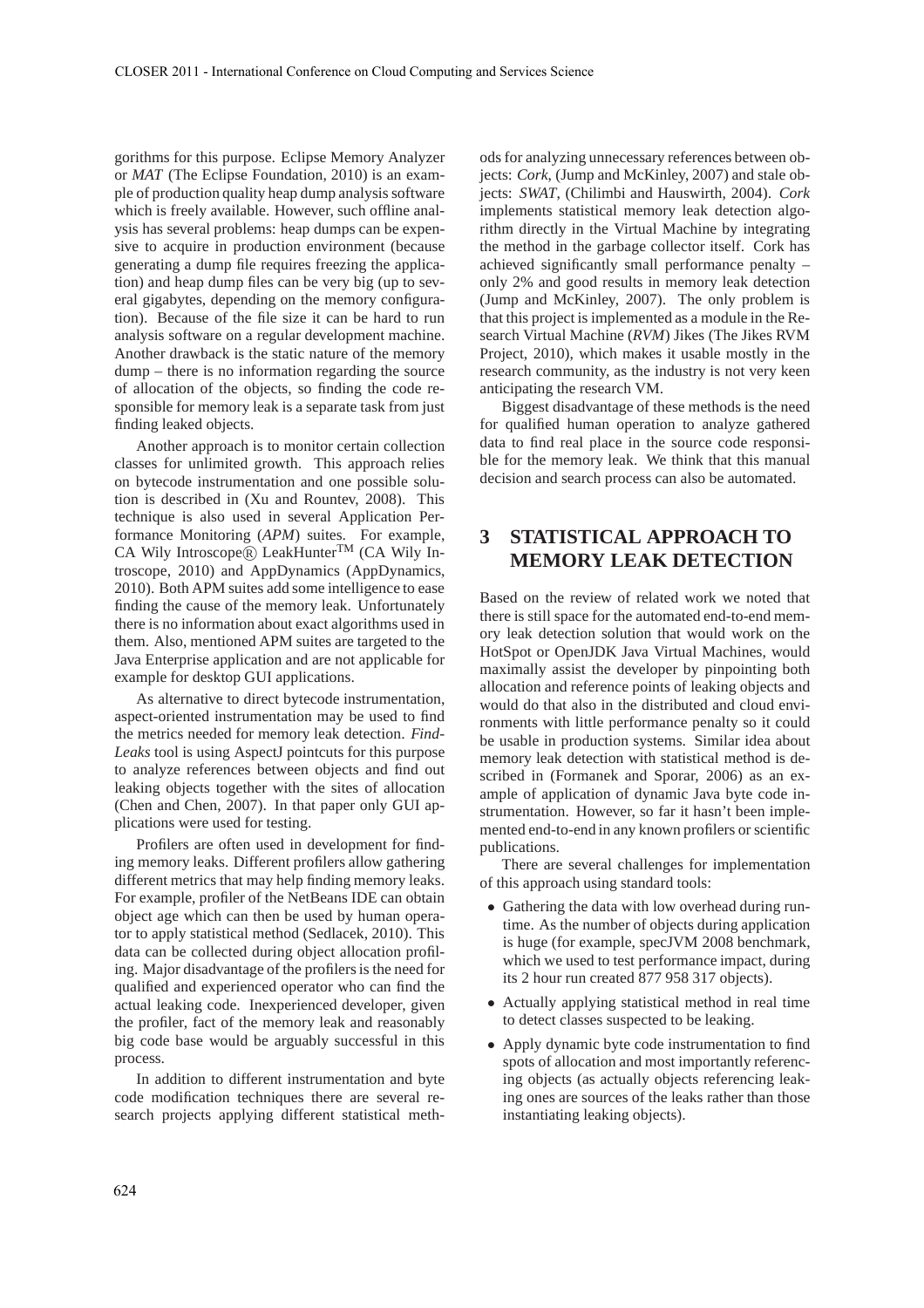• Present findings in a user friendly way.

The basis of the statistical method is the *generational hypothesis* or *infant mortality* of objects and it is described in (Sun Microsystems Inc., 2003). Generational hypothesis states that most of the objects become unreachable very soon after creation, or in other words – they "die" young. This means that the memory these objects occupy can be freed early by garbage collector. Objects that stay reachable, or alive, survive several garbage collection cycles.

On the other extreme there are number of objects that were created during initialization and start up of the application and they stay alive until the end of execution (e.g., application main classes, static caches, etc.). See figure 1. Leaking objects on the other hand are being created time after time and not being freed (thus the name – leak).

From these observations one can conclude that if we measure the age of the object as the number of garbage collection cycles (or *generations*) it has survived, then by analyzing how live instances of the class are distributed over different generations we can evaluate if objects follow the generational hypothesis. If the number of generations, in which instances of a class are present, keeps growing then this means that application allocates objects of a particular type and doesn't free them, which suggests we have a memory leak.



Figure 1: Distribution of survived bytes over generations, (Sun Microsystems Inc., 2003).

Generational hypothesis is also a basis for modern generational garbage collectors that use it to divide the heap into different regions to keep objects of different age in different regions: *eden*, *tenured* and *permanent*. Having different regions also yields to different collections – *minor* (collection in eden space only, takes place when there is no more space in eden for new objects) and *major* (collection of both eden and tenured spaces, takes place if collecting the eden space haven't freed enough space for the new allocation). Objects that have already survived some number of collections are moved from eden to tenured

space (Sun Microsystems Inc., 2003). So, as garbage collector has to keep track of object ages anyway to perform its work, the best place to collect the data for the statistical method would be the garbage collector itself. Unfortunately as of now it is not possible as there is no interface in OpenJDK or HotSpot virtual machines that would expose information about the age of objects for external code.

In following sections we'll describe our ideas and tests we have conducted on how to gather required data and implement the statistical method.

#### **3.1 Automated Statistical Sampling**

To implement the statistical method we have to monitor object ages with small performance penalty.

As described in previous section we will designate the time of creating of the object with the garbage collector cycle counter. In section 2 we mentioned that NetBeans profiler collects the garbage collection cycle when profiling object allocations. Reasonable question arises – why not use it somehow? As Net-Beans are general purpose profiler it collects a lot more information that is needed for our task and because of this much more overhead occurs both in terms of memory and processor time.

So, to monitor the age of the object we need to get information about garbage collector activity. As garbage collector is an internal process of the JVM and it doesn't have any public API to access from Java code, we have to utilize JavaTM Virtual Machine Tool Interface (JVMTI) functionality to get this data.

JVMTI provides native interface to add hooks for the JVM's internal events and functions to communicate with memory management, stack frames, and many more. (Sun Microsystems Inc., 2006). The functionality we require are the hooks for garbage collection events:

```
void GarbageCollectionFinish(jvmtiEnv *env)
void GarbageCollectionStart(jvmtiEnv *env)
```
As the simplest solution, we created native agent that uses JVMTI *tagging* to assign ages to objects. In JVMTI tags are marker-values of type long that can be attached using JVMTI functions to objects and classes. Afterward, it is possible to iterate over heap using JVMTI functions filtering objects by their tags. Whether the tag will be used as a plain value or a pointer to some richer data structure depends on the usage. As tags are kept in the native memory rather than on Java heap, their use would not introduce any impact Java heap-wise, which is very desired effect for the case we are addressing.

To set tags we used naive agent to instrument the java.lang.Object class to tag all created objects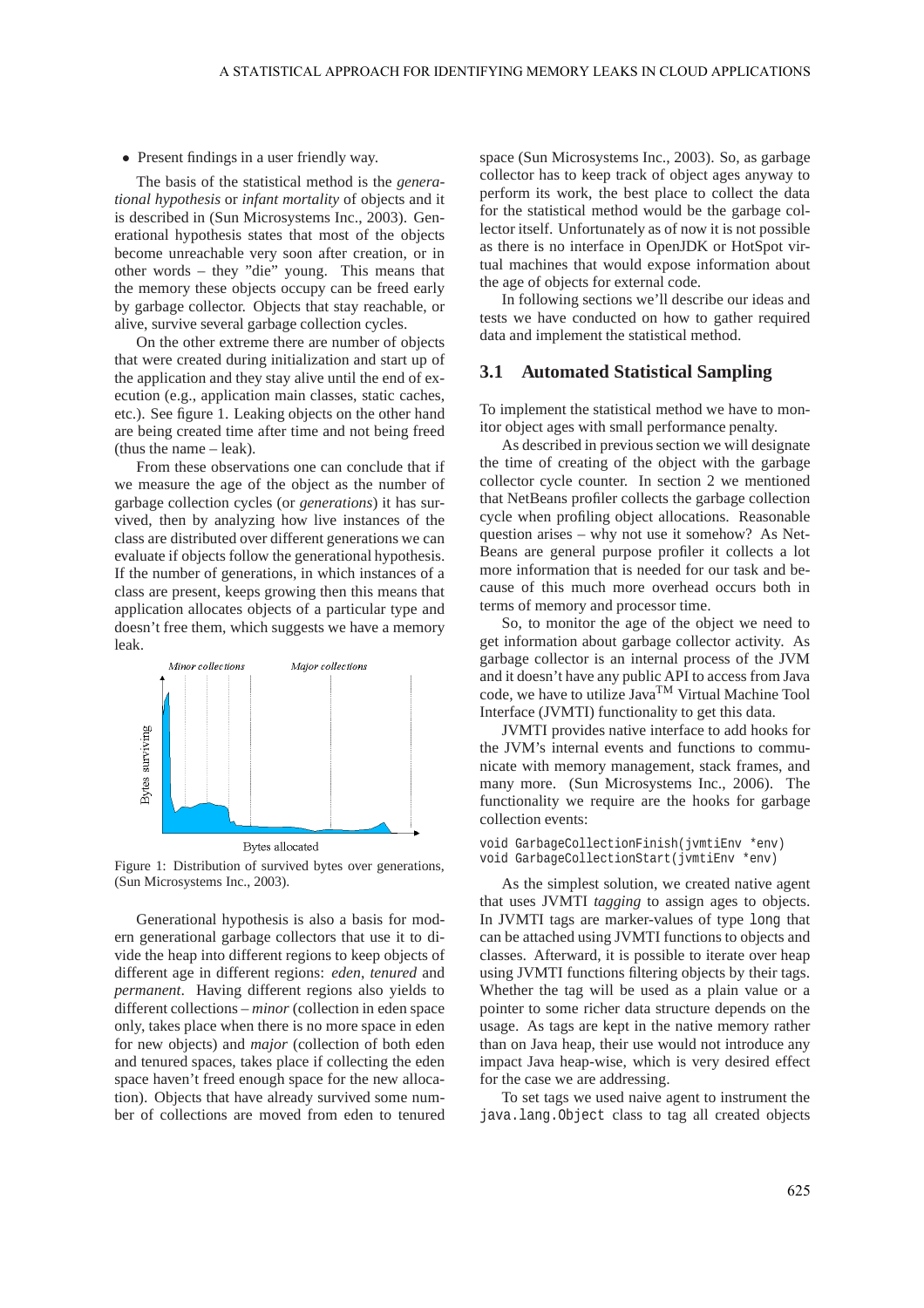with the value of current garbage collector generation, i.e. time of creation of an object. At the moment of writing, the agent is also capable of outputting the histogram of distribution of classes over generations upon request.

As a next step of our research we'll change the agent in the way that for any given class it would output number of different generations where live instances of this class are present. Based on this output statistical method will be applied to detect classes of leaking objects. To define effective threshold value for this number requires fair amount of testing on applications with different types of applications.

# **4 APPLICATION OF THE METHOD IN CLOUD COMPUTING**

Troubleshooting applications, even on a single system, can be a demanding task due to several factors that must be considered and a lot of available monitoring metrics from which correct conclusions have to be made to fix the problem. Distributed computing as such increases the complexity of troubleshooting, because several machines can now participate in a single transaction. Cloud computing, with its elastic nature and possibility of scaling to very large number of virtual machines, further increases the troubleshooting complexity. Memory leak detection using statistical method is only a part of our broader vision of distributed troubleshooting tool. In the final picture, memory leak detection will be one agent among different troubleshooting agents that could be dynamically engaged or disengaged to detect different kinds of problems.

The following subsections explain how the distributed troubleshooting tool method can be applied in cloud computing domain and how cloud applications could benefit from it.

#### **4.1 Deployment Scenario Architecture**

Cloud computing is a style of computing in which, typically, resources scalable on demand are provided "as a service (aaS)" over the Internet to users who need not have knowledge of, expertise in, or control over the cloud infrastructure that supports them. The provisioning of cloud services can be at the Infrastructural level (IaaS) or Platform level (PaaS) or at the Software level (SaaS). A cloud computing platform dynamically provisions, configures, reconfigures, and de-provisions servers as requested. This ensures elasticity of the systems deployed in the cloud. Our distributed troubleshooting solution will operate on the IaaS level, meaning that the solution is aware of different virtual servers and will monitor separate JVM instances.

To implement the automated statistical method, or end-to-end memory leak troubleshooting solution for the cloud computing domain, we propose monitoring agents and analysis modules. The architecture of the proposed solution is shown on Figure 2. Each JVM under inspection will have one agent installed which will perform *sampling* of object age distribution. Coordination server, or *dashboard*, collects data from the agents and applies the statistical method to find candidate classes, instances of which are suspected to be leaking. After suspected classes are identified, adaptive introspection will take place. This means that the agent will instrument only suspected classes and monitor allocation sites and incoming references of the selected instances. Collected data will be sent back to the coordination server to be analyzed and presented to the end user.



Figure 2: Proposed solution architecture.

Dashboard is an important part of the cloud deployment as it aggregates the data from many cloud instances. The coordination server and its activities can also be presented at the dashboard. Agents and dashboard will use auto-discovery to automatically configure new/shut down instances. Moreover, as only the standard APIs are used in the approach, it will be simple to deploy our solution with regular shell scripts which belong the usual tool set for configuring cloud instances.

## **4.2 Troubleshooting in Large Scale Data Analysis Applications**

Commercial APM suites are targeted to enterprise usage, mostly concentrating on web-based applications. Our approach is also suitable for scientific computing and large scale data analysis applications, which are getting more common on the cloud. One example is MapReduce (Dean and Ghemawat, 2004), which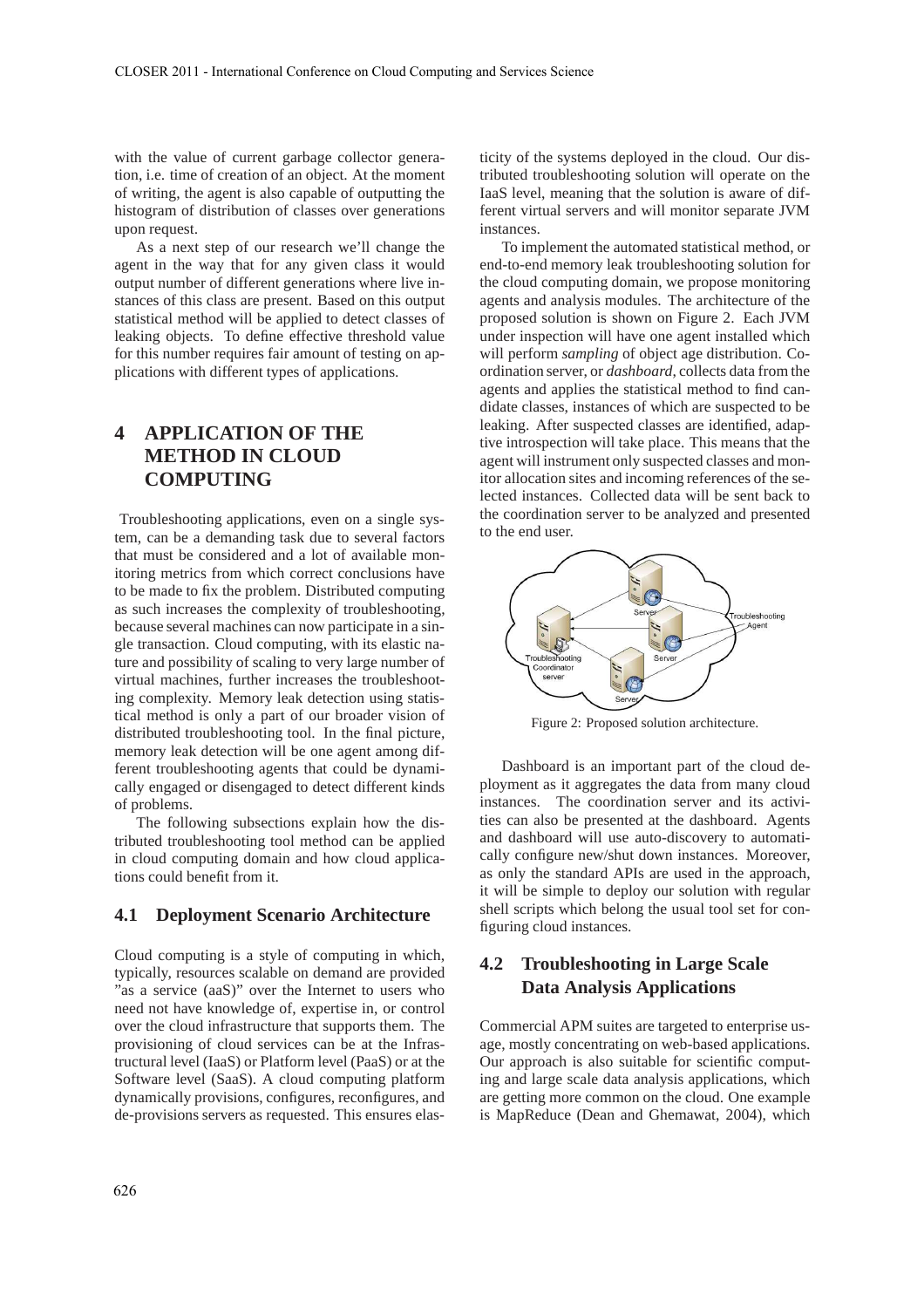is a programming model and a distributed computing framework, which is widely used for large scale data analysis on the cloud. It was first developed by Google to process very large amounts of raw data that it has to deal with on daily basis, e.g., indexed Internet documents and web requests logs, which grows every day. Google uses MapReduce to process data across hundreds of thousands of commodity computers. However, Google's implementation of MapReduce is proprietary. Apache Hadoop is an open source implementation of MapReduce written in Java. Apart from MapReduce, Hadoop also provides Hadoop Distributed File System (HDFS) to reliably store data across hundreds of computers. Apache Hadoop is in active development and is used both commercially and in research community.

As part of other projects at our institute, we are also interested in deporting several of our scientific computing and enterprise applications to the cloud. Especially we are interested in establishing private clouds at the universities and deporting scientific computing applications to the hybrid clouds. In the Scicloud (Srirama et al., 2010) project we are mainly studying how to reduce the scientific computing algorithms to MapReduce framework so that they can efficiently use the cloud computing resources. From this analysis we observed that most of the scientific applications take huge amounts of resources and times and observing the memory leaks in the algorithms is very essential. We presume that statistical method for detecting memory leaks will be applicable in the domain and our future research addresses this scope in particular.

# **5 PRELIMINARY ANALYSIS OF THE APPROACH**

After implementing simple counting agent described in section 3.1 we measured the performance impact using SPECjvm2008 benchmark ((Standard Performance Evaluation Corporation, 2008)) with and without our age counting agent, which resulted in composite result of 11,72 ops/m and 5,48 ops/m respectively. Detailed results of the benchmark are showed on figure 3.

Benchmarking was made on a laptop computer with Java HotSpot<sup>TM</sup> Client VM (build 17.1-b03) bundled with Java<sup>TM</sup> SE Runtime Environment (build 1.6.0.22-b04) on Intel® Core<sup>TM</sup> 2 CPU at 1.83GHz and 3GB ram under Windows XP, however actual value of the benchmark result is not important while we are interested only in the amount of *performance degradation*, which is roughly 50%.



Figure 3: SPECjvm2008 results.

Current naive implementation of the sampling method is a subject of further improvement and optimization.

To assess applicability of the method we used our tool to find known memory leak in the HtmlUnit library. To find that leak manually we used to spend one whole day. Our tool found the same leak in a matter of minutes. We were successful in discovering the type of leaking objects as well as the place of adding leaking objects into the HashMap.

## **6 CONCLUSIONS AND FUTURE WORK**

Research and experiments done so far are show that automating statistical method is promising both in terms of memory leak detection and also in using described method in cloud computing environments. We are actively working on different aspects of current proof of concept implementation.

Further work includes implementation of the *adaptive introspection* i.e., collection additional data like allocation and reference places in the source code. Adaptive introspection will be achieved using dynamic byte code modification with the help of JVMTI function RetransformClasses. Main benefit on dynamic bytecode modification is that during regular runtime code doesn't have any overhead whatsoever. We only instrument classes that we are interested in and after we got enough information to present to the user we remove instrumentation. Work done for JFluid (Dmitriev, 2003) shows that such limiting of the profiling code yields in good results in terms of performance overhead.

As described in section 3.1, the Java agent calcu-